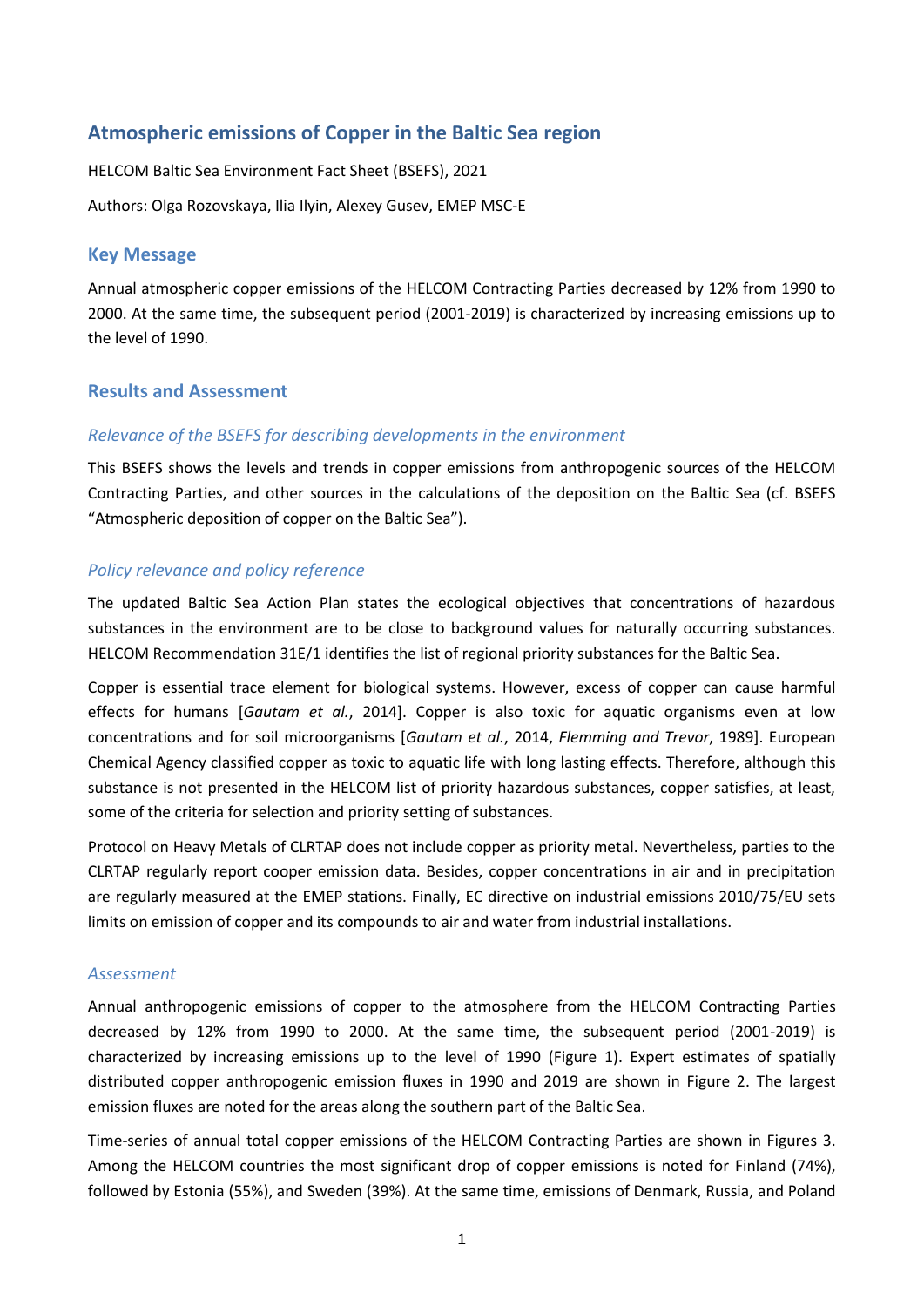in 2019 were higher than the emissions in 1990, by 33%, 20% and 10%, respectively. In 2019 total annual copper emissions of the HELCOM Contracting Parties amounted to 1886 tonnes. The largest contributions to these emissions were made by Russia (51%) and Germany (31%).



**Figure 1.** Relative changes of annual anthropogenic emissions of copper to the atmosphere from the HELCOM Contracting Parties in the period 1990-2019 (% of 1990).

Numerical data on Cu anthropogenic emissions from the HELCOM countries and other EMEP countries are presented in Table 1. Officially reported emission data represent the best available information on temporal variations of Cu emissions in the EMEP region. It is believed that reported inventories cover the most significant anthropogenic sources of Cu releases to the atmosphere and in general reasonably reflect temporal changes of emissions in period 1990-2019 (especially in its last decade). At the same time, for some of the countries substantial uncertainties still exist as well as incomplete information on sector distribution of emissions.

Along with the anthropogenic emission sources, Cu can be released to the atmosphere from natural (biogenic, oceanic, volcanic, and forest fires emissions) as well as secondary emission sources (resuspension of dust particles) [*Pacyna and Pacyna*, 2001]. Relative importance of global anthropogenic and natural emissions was estimated in the studies [*Nriagu*, 1989; *Rauch and Pacyna*, 2009], which indicated their comparable contributions to total Cu emissions. In particular, anthropogenic and natural emissions in the mid-1990s were estimated to approximately 26 kt and 28 kt of Cu per year.

However, regional-scale ratios between the natural and anthropogenic Cu emissions may differ substantially. For example, *Wu et al* [2020] estimated that natural Cu emissions in China made up about 10% of its total release to the atmosphere. Cu releases due to re-suspension of dust particles and sea-spray aerosols were estimated using modelling approach described in the BSEFS "*Atmospheric deposition of Copper on the Baltic Sea*". Modelling results indicate more significant contribution of anthropogenic emissions to air pollution levels comparing to the natural and secondary emissions.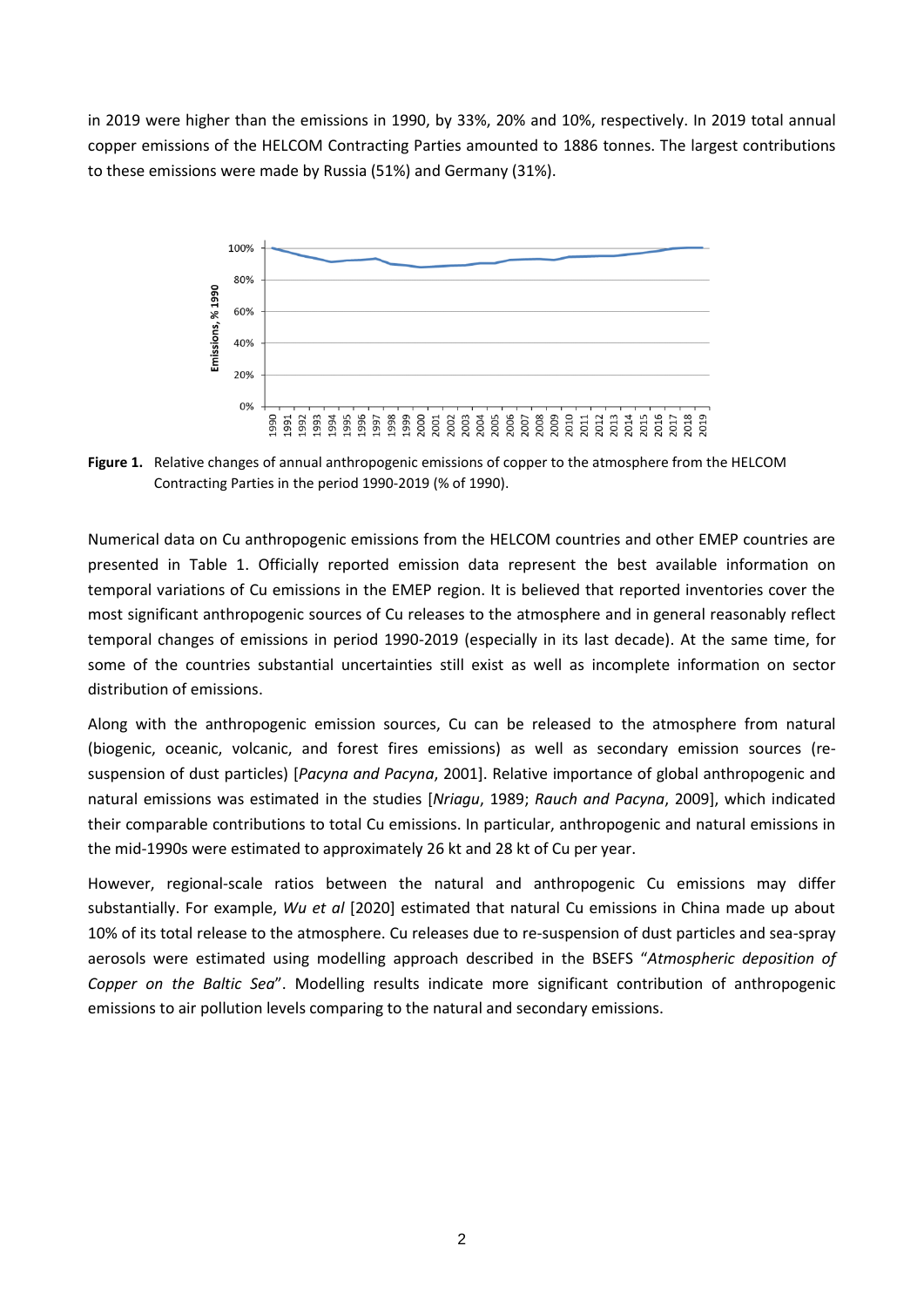

**Figure 2**. Spatial distribution of annual anthropogenic emissions of copper to the atmosphere in the Baltic Sea region in 1990 (a) and in 2019 (b), in g km<sup>-2</sup> y<sup>-1</sup>.



**Figure 3.** Copper emissions of the HELCOM Contracting Parties (CP) to the atmosphere for the period 1990-2019 in t  $y^1$  (blue bars) and in % of 1990 (red line). The emission data of the CP refer to the total area of the CP except for Russia, where emissions from the territory of Russia within the EMEP domain is used.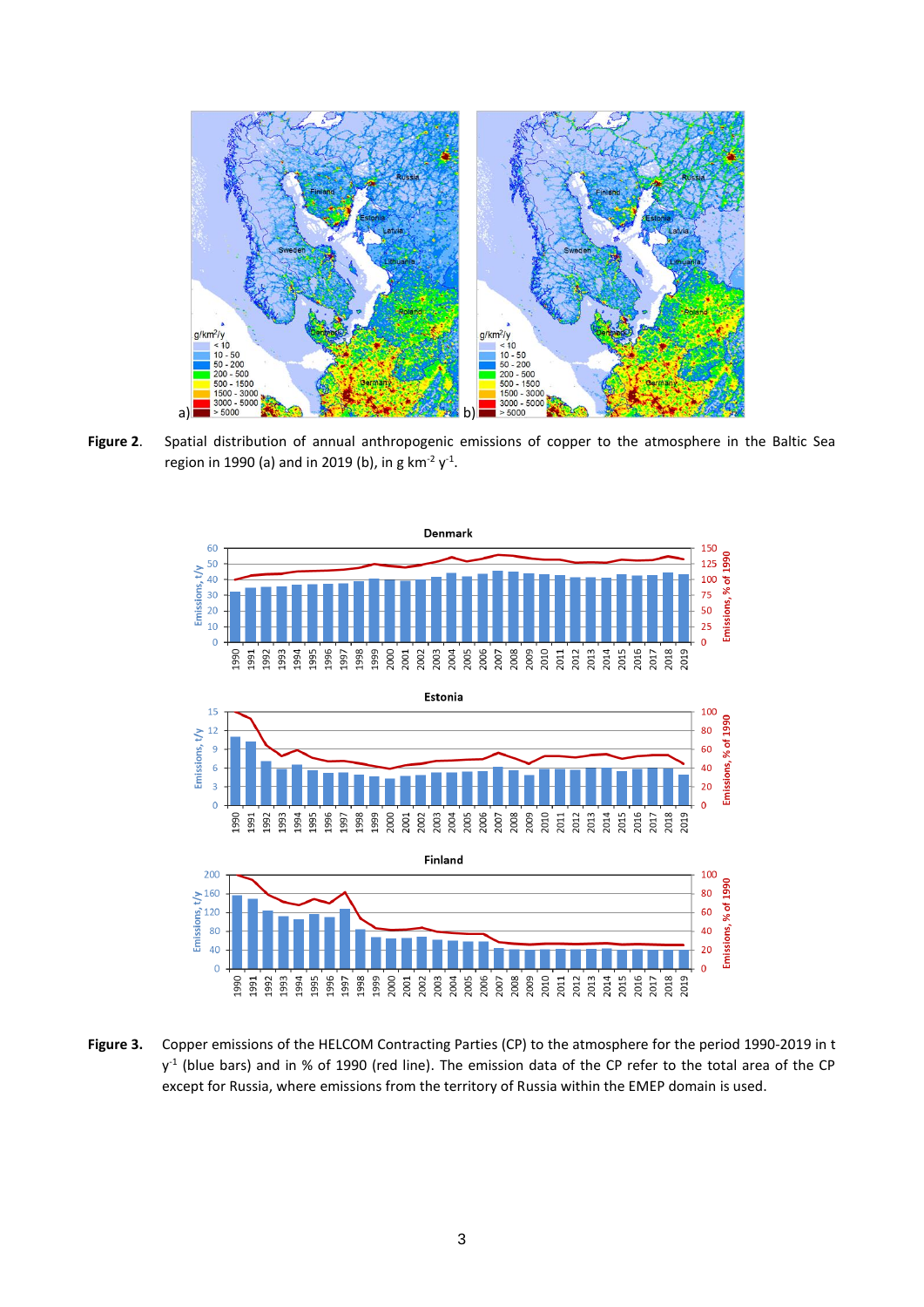









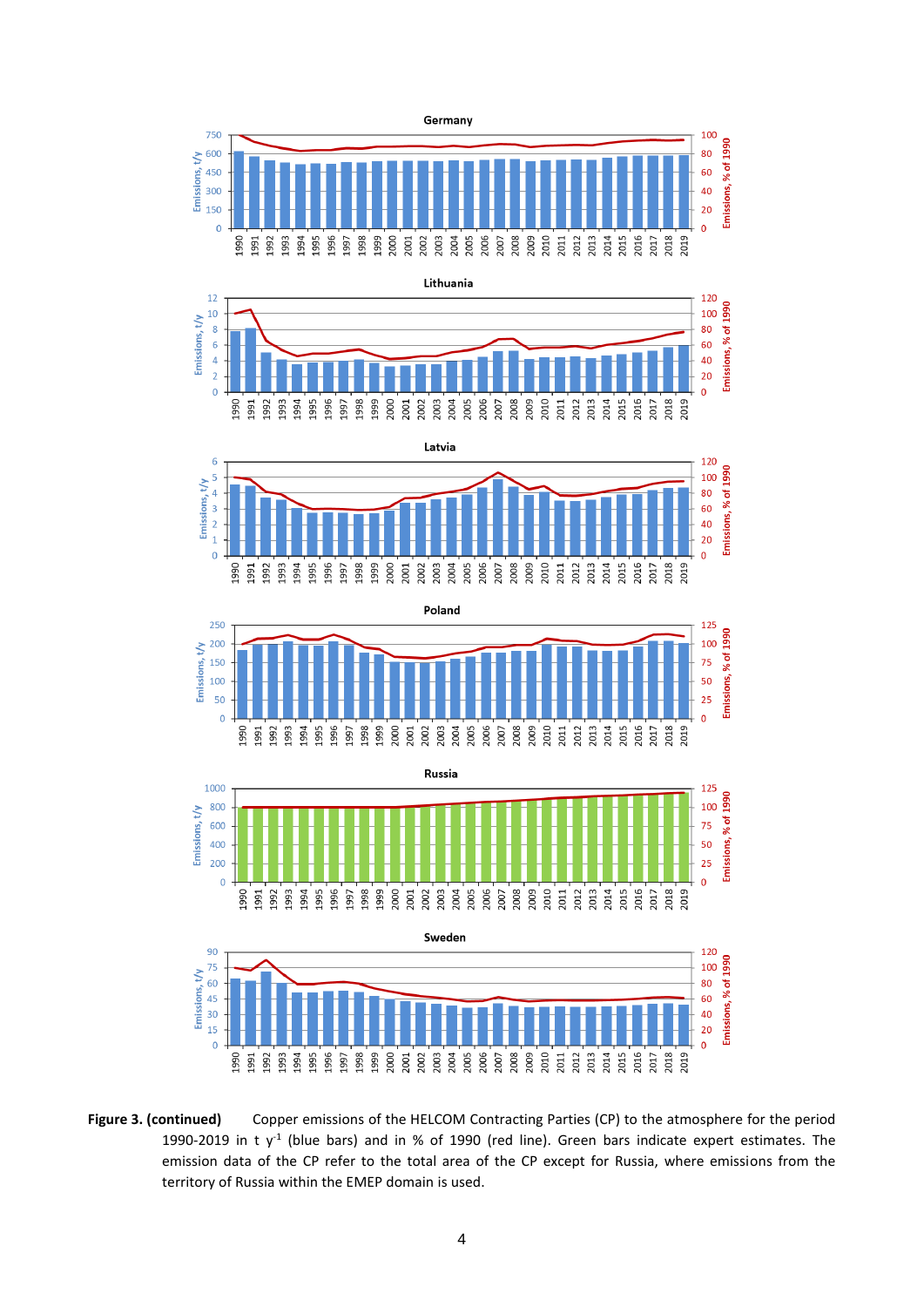# **Data**

Numerical data on anthropogenic copper emissions of the HELCOM Contracting Parties are given in the following table.

| Table 1. Copper emissions from anthropogenic sources of the HELCOM Contracting Parties, and other EMEP countries |  |
|------------------------------------------------------------------------------------------------------------------|--|
| from 1990 to 2019.                                                                                               |  |

Units: t  $y^1$ .

|      | <b>DK</b> | EE   | FI.  | <b>DE</b> | LV  | <b>LT</b> | <b>PL</b> | <b>RU</b> | <b>SE</b> | <b>HELCOM</b> | Other |
|------|-----------|------|------|-----------|-----|-----------|-----------|-----------|-----------|---------------|-------|
| 1990 | 32.6      | 11.0 | 157  | 620       | 4.6 | 7.8       | 185       | 800       | 64.8      | 1883          | 1926  |
| 1991 | 34.8      | 10.3 | 149  | 576       | 4.5 | 8.2       | 198       | 800       | 62.7      | 1843          | 2010  |
| 1992 | 35.4      | 7.1  | 124  | 548       | 3.7 | 5.1       | 199       | 800       | 71.4      | 1794          | 1870  |
| 1993 | 35.8      | 5.9  | 112  | 531       | 3.6 | 4.2       | 208       | 800       | 60.3      | 1760          | 1837  |
| 1994 | 36.9      | 6.6  | 106  | 516       | 3.1 | 3.6       | 196       | 800       | 51.4      | 1720          | 1859  |
| 1995 | 37.1      | 5.6  | 117  | 522       | 2.7 | 3.8       | 196       | 800       | 51.2      | 1735          | 1880  |
| 1996 | 37.4      | 5.2  | 110  | 521       | 2.8 | 3.8       | 208       | 800       | 52.3      | 1740          | 1928  |
| 1997 | 37.8      | 5.2  | 128  | 532       | 2.7 | 4.0       | 196       | 800       | 53.1      | 1760          | 1953  |
| 1998 | 38.9      | 5.0  | 84.5 | 532       | 2.7 | 4.2       | 177       | 800       | 51.5      | 1696          | 1966  |
| 1999 | 40.7      | 4.6  | 68.1 | 541       | 2.7 | 3.7       | 173       | 800       | 47.9      | 1682          | 1973  |
| 2000 | 39.7      | 4.3  | 65.3 | 544       | 2.9 | 3.3       | 153       | 800       | 45.2      | 1658          | 1937  |
| 2001 | 39.1      | 4.8  | 66.2 | 545       | 3.4 | 3.4       | 152       | 810       | 43.0      | 1666          | 1927  |
| 2002 | 40.2      | 4.9  | 69.3 | 545       | 3.4 | 3.6       | 150       | 819       | 41.3      | 1677          | 1976  |
| 2003 | 41.9      | 5.3  | 61.9 | 541       | 3.6 | 3.6       | 155       | 829       | 40.1      | 1681          | 2001  |
| 2004 | 44.2      | 5.3  | 60.0 | 549       | 3.7 | 4.0       | 162       | 838       | 38.7      | 1705          | 2010  |
| 2005 | 42.0      | 5.4  | 58.1 | 540       | 3.9 | 4.2       | 166       | 847       | 36.8      | 1704          | 2023  |
| 2006 | 43.5      | 5.4  | 58.6 | 553       | 4.3 | 4.5       | 177       | 857       | 37.1      | 1740          | 2044  |
| 2007 | 45.5      | 6.2  | 44.1 | 561       | 4.9 | 5.2       | 177       | 866       | 40.5      | 1751          | 2017  |
| 2008 | 45.0      | 5.6  | 42.0 | 559       | 4.4 | 5.3       | 182       | 876       | 38.2      | 1758          | 1938  |
| 2009 | 43.8      | 4.9  | 40.4 | 541       | 3.9 | 4.3       | 182       | 885       | 37.0      | 1742          | 1869  |
| 2010 | 43.2      | 5.8  | 42.0 | 549       | 4.1 | 4.4       | 199       | 894       | 37.6      | 1779          | 1835  |
| 2011 | 43.0      | 5.9  | 42.4 | 553       | 3.5 | 4.4       | 194       | 901       | 38.1      | 1785          | 1821  |
| 2012 | 41.5      | 5.7  | 41.2 | 555       | 3.5 | 4.5       | 193       | 908       | 37.5      | 1790          | 1783  |
| 2013 | 41.7      | 6.0  | 42.4 | 552       | 3.6 | 4.3       | 184       | 915       | 37.5      | 1787          | 1754  |
| 2014 | 41.4      | 6.0  | 43.1 | 567       | 3.8 | 4.7       | 182       | 922       | 37.9      | 1808          | 1774  |
| 2015 | 43.2      | 5.5  | 40.7 | 579       | 3.9 | 4.9       | 184       | 929       | 38.4      | 1828          | 1779  |
| 2016 | 42.7      | 5.8  | 41.6 | 584       | 4.0 | 5.0       | 193       | 936       | 39.2      | 1852          | 1784  |
| 2017 | 42.9      | 5.9  | 40.6 | 587       | 4.2 | 5.3       | 209       | 943       | 40.3      | 1878          | 1837  |
| 2018 | 44.6      | 5.9  | 40.2 | 585       | 4.3 | 5.7       | 210       | 950       | 40.7      | 1887          | 1838  |
| 2019 | 43.3      | 4.9  | 40.2 | 587       | 4.4 | 5.9       | 204       | 957       | 39.9      | 1886          | 1815  |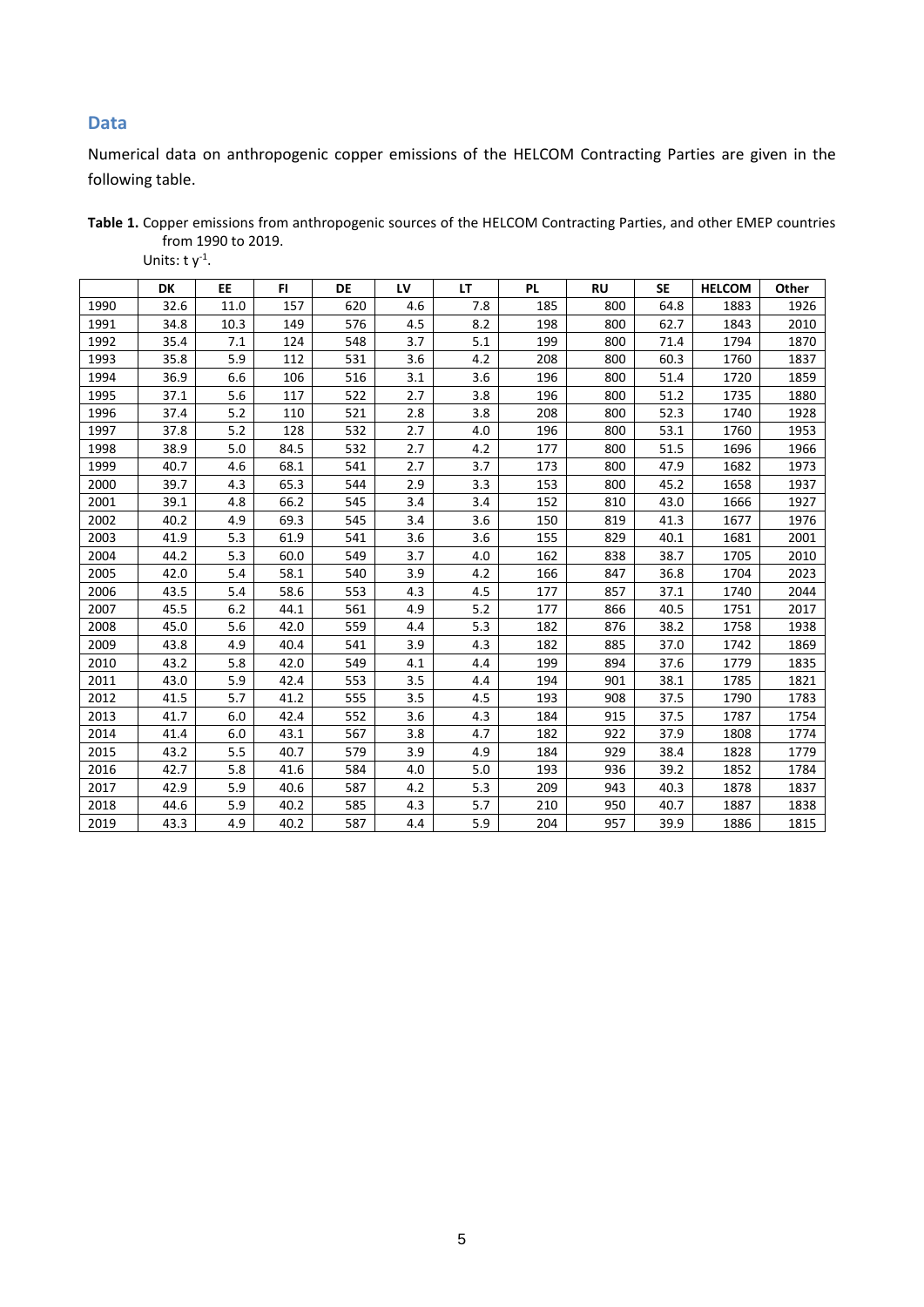# **Meta data**

## *Technical information:*

#### 1. Source:

Meteorological Synthesizing Centre East (MSC-E) of EMEP, Centre on Emission Inventories and Projections (CEIP) of EMEP.

### 2. Description of data:

Annual total emissions of copper were officially reported to the UN ECE Secretariat by the HELCOM Contracting Parties. These data are available from the EMEP Centre on Emission Inventories and Projections (CEIP) [\(http://www.ceip.at/\)](http://www.ceip.at/). Expert estimates of spatial distribution of copper anthropogenic emissions within the EMEP region were prepared by MSC-E using officially reported gridded PM2.5 emissions.

### 3. Geographical coverage:

EMEP region

4. Temporal coverage:

Data on annual anthropogenic copper emissions are available for the period 1990 – 2019 for all HELCOM Contracting Parties with the exception of Russia. Copper emissions from Russian sources were based on expert estimates, worked out by TNO [*Denier van der Gon et al.*, 2005].

5. Methodology and frequency of data collection:

National data on copper emissions are annually submitted by countries Parties to LRTAP Convention to the UN ECE Secretariat. The methodology is based on the combination of measurements of releases to the atmosphere and estimation of emission based on activity data and emission factors. Submitted emission data are processed using quality assurance and quality control procedure and stored in the UN ECE/EMEP emission database at EMEP/CEIP Centre.

### *Quality information:*

6. Strength and weakness:

Strength: data on emissions are annually submitted, checked and stored in the EMEP database

Weakness: gaps in sector distribution of national emissions, uncertainties in the emission factors and activity data, and lack of gridded emissions.

7. Uncertainty:

Officially reported emission data represent the best available information on temporal variations of Cu emissions in the EMEP region. It is believed that reported inventories cover the most significant anthropogenic sources of Cu emissions to the atmosphere. At the same time, for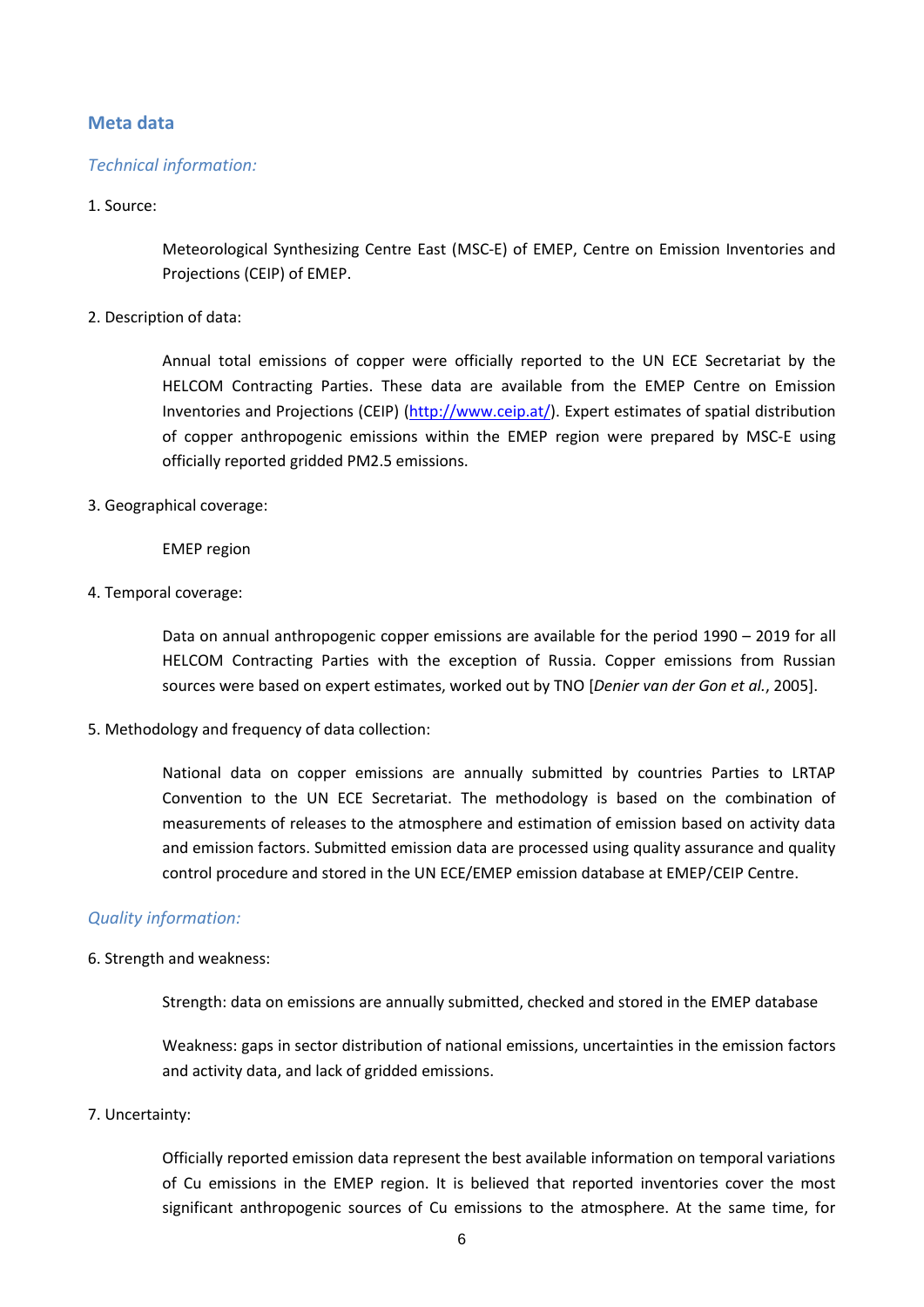some of the countries significant uncertainties and incomplete information on sector distribution still exist.

Evaluation of emission uncertainties is made by the HELCOM contracting parties on the base of methodology presented in EMEP/EEA guidebook [*EEA*, 2019]. The methodology considers uncertainties of both the activity data and the emission factors applied for each emission sector. It is important to note that the uncertainties of emission factors are much higher than those for the activity data. For heavy metals the default value of emission factor uncertainty suggested by the guidebook exceeds 100%.

Among the HELCOM countries the level of uncertainty of official data on Cu emission was reported by Denmark, Finland, and Sweden. From other EMEP countries the information on uncertainties of Cu official emissions is available for Belarus, Belgium, Croatia, France, Monaco, Republic of Moldova, and the United Kingdom. The uncertainty of reported data on Cu emissions expressed as percentage relative to mean value of emission is as follows:

| Denmark:             | 938%  |
|----------------------|-------|
| Finland:             | 76%   |
| Sweden:              | 62%   |
| Belarus:             | 64%   |
| Belgium:             | 207%  |
| Croatia:             | 162%  |
| France:              | 226%  |
| Monaco:              | 28%   |
| Republic of Moldova: | 158%  |
| UK:                  | ±>50% |

#### 8. Further work required:

Further work to refine national inventories of copper emissions is required to reduce their uncertainties, to fill the gaps in sector distribution of emissions, and to generate gridded emission data. Besides, further studies to evaluate copper releases to the atmosphere from natural and secondary sources are of importance for the assessment of pollution levels.

## **References**